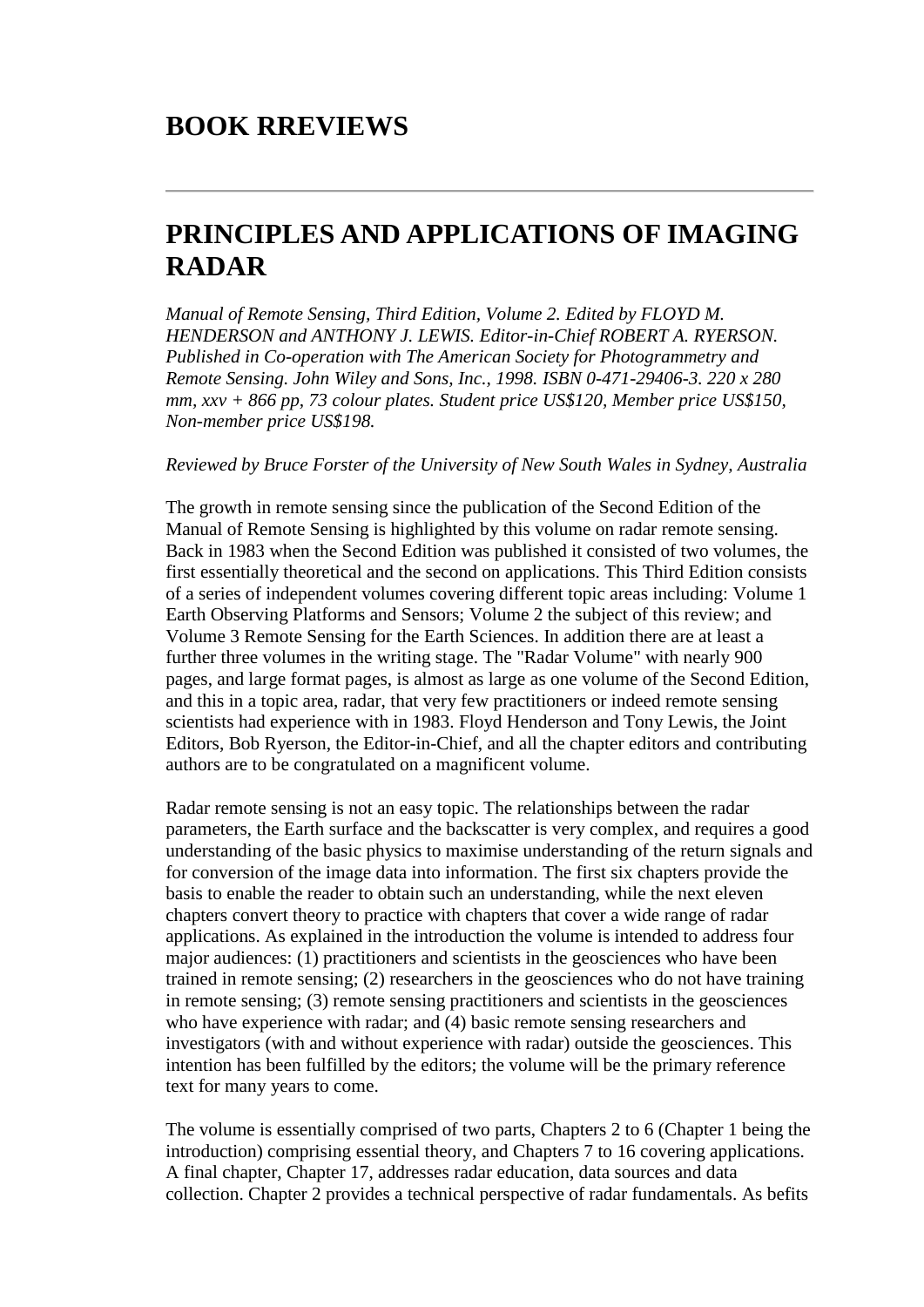such a complex topic area, this chapter comprises 121 pages, and is the largest of the 17 chapters that make up the volume. This theory and the fundamentals of radar are put into a geoscience perspective in Chapter 3, while Chapter 4 provides a comprehensive coverage of radargrammetry, which essentially is the geometric or "photogrammetric" analysis of radar image data. Chapters 5 and 6 provide the theory of polarimetry and radar interferometry respectively, areas which have become increasingly important as data from multipolarised radar and InSAR systems become available.

Chapters 7 to 16 cover a wide range of applications. These chapters represent the current state of research in the particular application fields. They are essentially independent of each other and can be read separately. Because of this some topics are covered in more than one chapter. However this adds to the reader's understanding because these topics are approached from different viewpoints and application perspectives. Application areas covered in the volume are agriculture, forestry, geology, geomorphology and hydrology, oceanography, snow and ice, human settlements and population, and archaeology.

If there were to be a small criticism of the volume from this reviewer's perspective it is the lack of a specific chapter dealing with image processing. While aspects of processing are covered in many of the theory and application chapters, it is considered that radar with its particular processing problems, when compared to visible-infrared image data, should have a single chapter devoted to it. For example, practitioners familiar with maximum likelihood single pixel classification algorithms used for visible-infrared data, may not realise that because of the coherent nature of the radar return signal, such an approach can lead to significant classification errors and that classification using, for example, segmentation methods is better suited to radar data. Similar differences in approach also apply to image filtering and enhancement.

The text throughout the volume is very well illustrated and supported with tables, diagrams, and images in both black and white and colour, the latter being found in a separate section at the end of the book. References are extensive and well woven into the text. An extensive Glossary provides readers with detailed definitions of terms used in the text (and with reference to the chapter to which the term specifically applies); a very detailed Index completes the volume.

Radar remote sensing is becoming one of the most important tools for the monitoring of the Earth. This volume is the most important publication in this field and will continue to be so well into the future. It is an essential textbook for remote sensing practitioners, scientists, academics and graduate students; at a cost of US\$ 150 (Member) it must represent the highest information content per dollar value of any textbook in the field of remote sensing and associated technologies.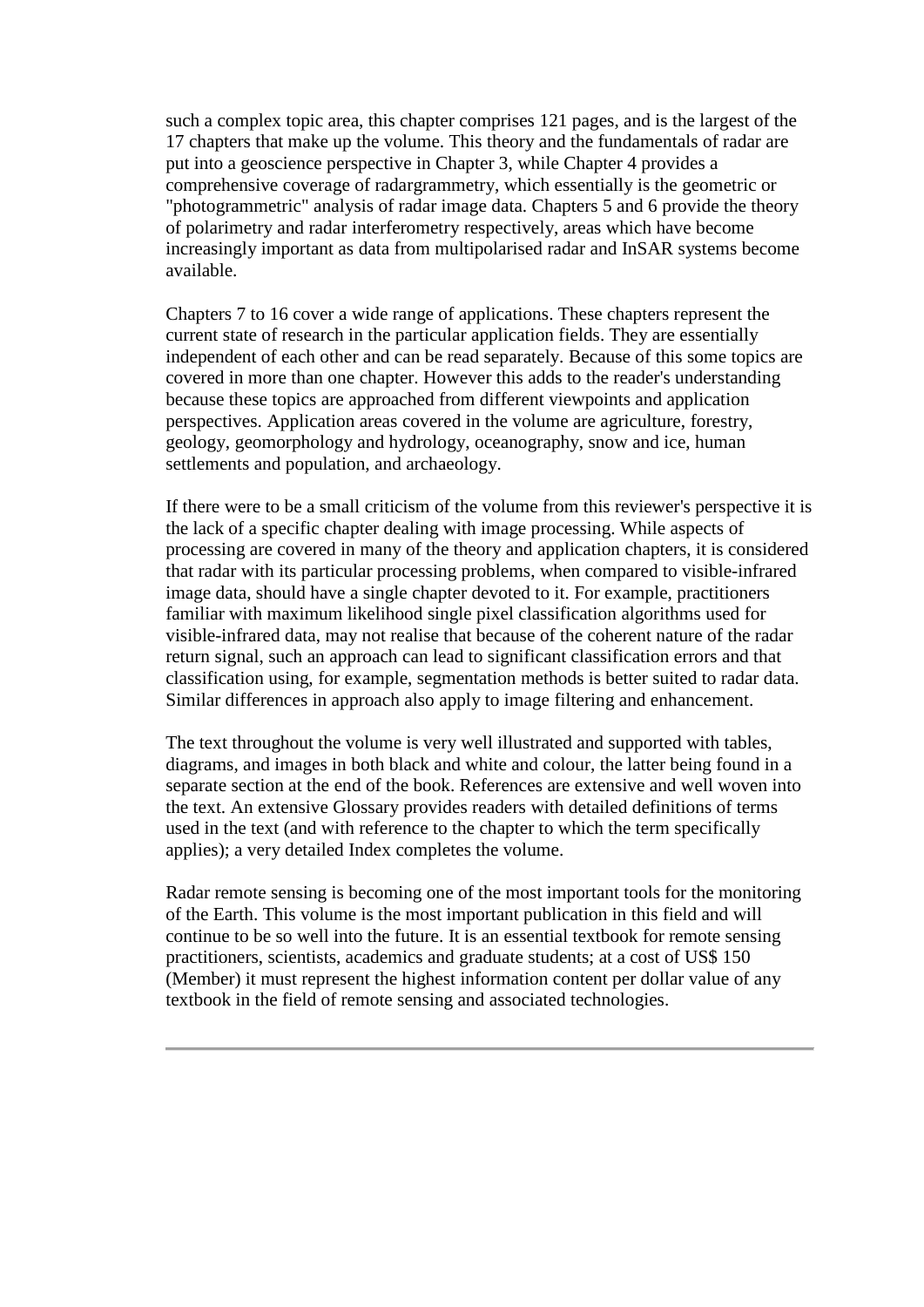## **Tracking and Kalman Filtering Made Easy**

### *By ELI BROOKER. Wiley Interscience, 1998. ISBN 0-471-18407-1. 477 pages*

### *Review by Paul Cross of University College London, England*

With so much current interest in the geomatics community in the general field of high precision navigation and tracking, and with so many current solutions based on Kalman filtering, it is natural to view a book with the title "Tracking and Kalman filtering made easy" with considerable enthusiasm. Unfortunately, whilst not being without some relevance, the book has relatively little to offer geomatic engineers in general, or photogrammetrists in particular.

The book is in two parts. The first deals with the basics of tracking, prediction and smoothing. It begins with some fundamental concepts of tracking and swiftly moves to the Kalman filter itself. The treatment is mathematically rigorous, but nevertheless includes many useful intuitive explanations. It does not demand a detailed prior mathematical knowledge from the reader because it develops many mathematical procedures (e.g. matrix differentiation) more or less from first principles as and when they are needed. Also the general transition from one-dimensional (single variable) problems to multi-dimensions and the necessary introduction of matrices is extremely smoothly handled. Towards the end of this part of the book the filtering of various radar waveforms is treated - something unlikely to interest many readers of this review!

The second (and longest) part of the book deals with a number of more advanced aspects of filtering, including topics such as: minimum variance estimation; fixed, expanded and fading memory filtering; orthonormal transformations (Givens, Householder and Gram-Schmidt); and the general treatment of non-linear problems (the so-called extended Kalman filter). Actually there is much here of general mathematical interest to photogrammetrists as all of these techniques could have a role to play in some photogrammetric estimation problems - especially in ill-conditioned least squares as they avoid the further ill-conditioning caused by explicitly forming normal equations. The problem is that the treatment is not easily accessible because all of the examples come from the field of radar tracking and it is rather hard to relate to them. Those with a good knowledge of Kalman filtering will appreciate the elegance of the treatment but those new to the topic will probably find it hard going (unless they happen to have a good knowledge of radar).

As will be apparent from the foregoing, the book is specifically aimed at those involved in tracking targets with various kinds of radar. Of course this is not a criticism! Just a warning to the geomatics community that this book is targeted elsewhere. At a first glance itondo might seem that there ought to be a close analogy with image correlation problems in video imagery - but this reviewer did not find it easy to spot this. What are, however, likely to be of some value to this community are the pure mathematics sections - although of course there are good alternative texts from the general literature on stochastic processes.

So, in conclusion, this is not really a 'must have' or even a 'would be useful to have' book for photogrammetrists - but nevertheless it is one worth spending a little time